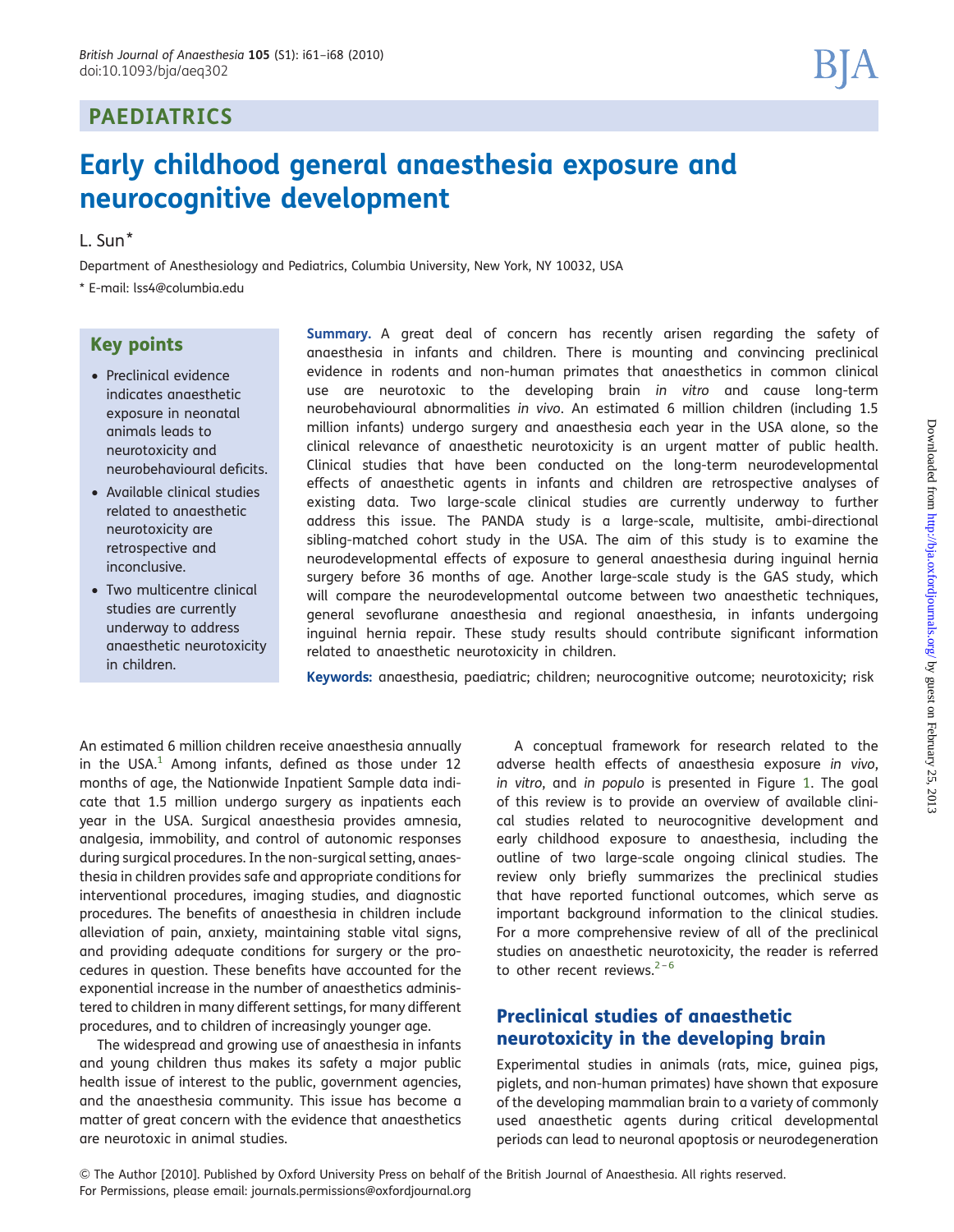<span id="page-1-0"></span>

Fig 1 A conceptual framework in studying anaesthetic neurotoxicity (originally conceived by Dr Guohua Li, MD, DrPH, Columbia University).

in vitro and measureable neurobehavioural and functional deficits in vivo.<sup>[2](#page-5-0)-47-[53](#page-7-0)</sup>

Ikonomidou and colleagues $^{22}$  $^{22}$  $^{22}$  first made the observation that N-methyl-p-aspartate glutamate receptor (NMDAR) antagonists induced extensive neuronal apoptosis in the developing rat brain. This has potentially important implications for clinical paediatric and obstetric anaesthesia since certain clinically used anaesthetic agents have similar mechanisms of action as NMDAR antagonists.<sup>22</sup> The concern was thus raised with respect to the potential neurotoxic effects of other anaesthetic agents. Subsequently, studies by Jevtovic-Todorovic and col-leagues<sup>[7](#page-6-0)</sup> and Fredriksson and colleagues<sup>[20](#page-6-0)</sup> found the same pattern of in vitro neuronal apoptosis after exposure of the developing rat brain to anaesthetic agents that act as NMDAR antagonists and  $\gamma$ -aminobutyric acid type A receptor (GABAR) agonists. Jevtovic-Todorovic and colleagues<sup>7</sup> exposed rats at postnatal day 7 to a 'cocktail' of clinically used anaesthetic agents (midazolam, isoflurane, and nitrous oxide) and demonstrated not only neuronal apoptosis in the infant rat brain, but also persistent functional deficits in memory and learning in juvenile rats, with impairment of both spatial reference and working memory in adult rats.

Dose-dependent neuronal apoptosis in response to anaesthetics has been documented in both rodent and non-human primate studies. Ketamine induces neuronal apoptosis and neurodegeneration in both rats and monkeys with high doses, prolonged exposure, or repeated doses.<sup>2</sup> <sup>3 [49 50 52](#page-7-0)</sup> Similar dose-dependent effects have been documented for propofol and isoflurane.<sup>[3](#page-5-0) [20 37](#page-6-0)</sup> Neurotoxic effects were more prominent when the exposure was to a combination of anaesthetic agents with both NMDAR and GABAR actions than from exposure to an agent with either NMDAR or GABAR actions alone.

Another important feature of anaesthetic neurotoxicity is that there is a critical period of vulnerability for exposure. Studies in rodents found neuronal apoptosis to be the greatest if exposure occurred at postnatal day 7, the period of peak synaptogenesis.[10](#page-6-0) [50](#page-7-0) In non-human primates, exposure occurring at postnatal day 5, but not at postnatal day 35, was found to cause neurotoxicity.

Mortality Premature death

These preclinical studies indicate that neurotoxicity of anaesthetic agents in the developing brain, as evidenced by neuronal apoptosis and necrosis, is greatest if the exposure occurs during periods of peak synaptogenesis, with high doses or with a combination of anaesthetic agents. However, anaesthetic-induced neurotoxic effects involve more than neuronal apoptosis and necrosis during synaptogenesis. Several recent studies suggest that anaesthetics also inhibit neurogenesis and alter the development of dendritic spine architecture, important developmental processes in synapse formation 0.<sup>17 [53](#page-7-0)</sup> Although much work remains to be done to elucidate the specific mechanisms of anaesthetic neurotoxicity, much progress has been made. One proposed mechanism is the inhibition of brainderived neurotrophic factor (BDNF) signalling pathways by GABAergic and NMDAR-acting anaesthetic agents. $25$  [53](#page-7-0) BDNF has also been shown to be involved in the developmen-tal neurotoxicity observed with lead exposure.<sup>[54](#page-7-0)</sup>

Most preclinical studies have examined the effects of various anaesthetics on histopathological changes in vitro. The focus of the present review is on those studies that also examined functional outcomes (Table [1](#page-2-0)).<sup>7 9-[13 20 24](#page-6-0) [45](#page-7-0)</sup> To date, functional outcome studies have only been performed in rats and mice. Preliminary findings in non-human primates have been reported at meetings, but are not yet published. Although studies have consistently demonstrated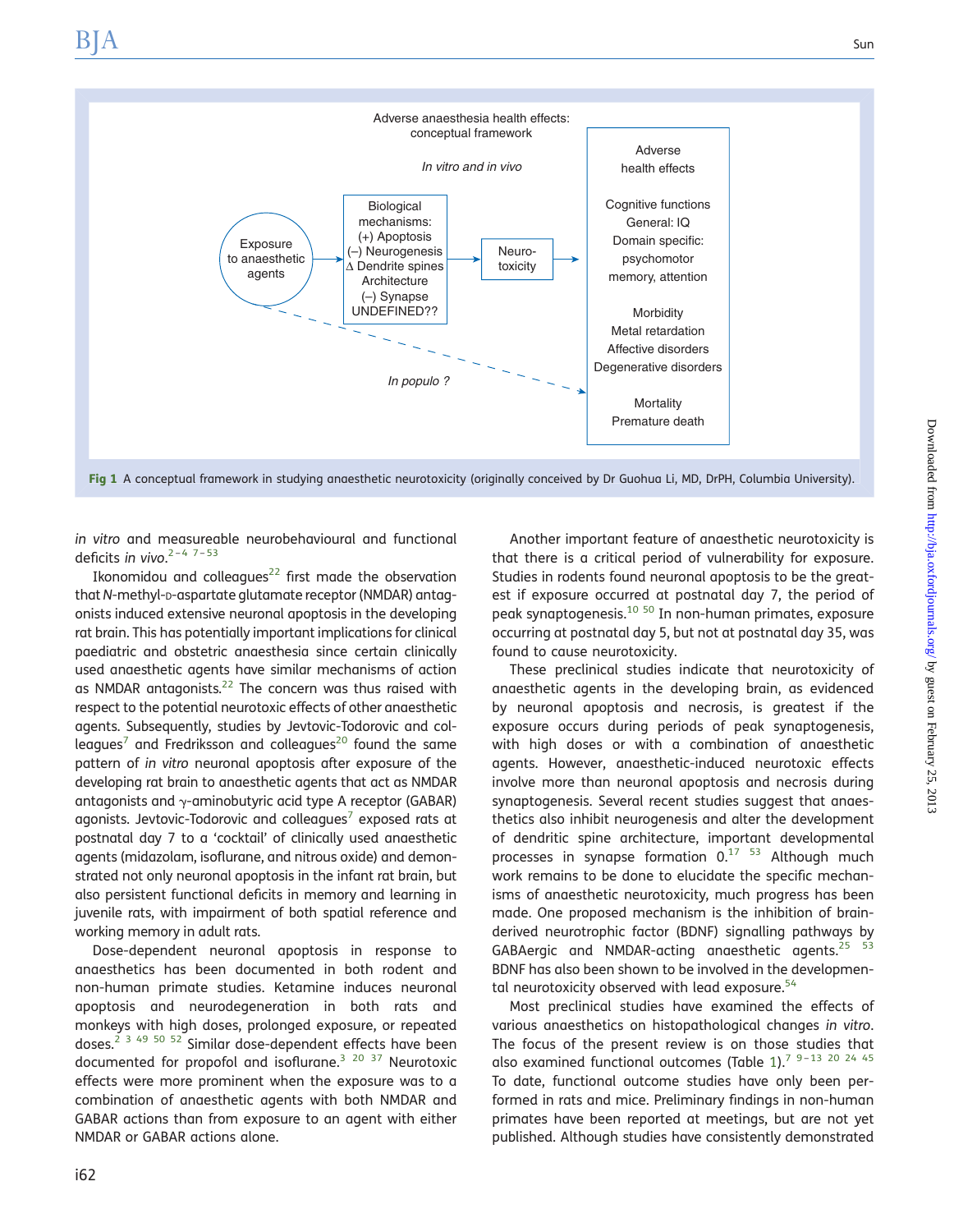<span id="page-2-0"></span>neuronal apoptosis after anaesthesia, not all studies showing histopathological neurotoxicity have found evidence of abnormal neurobehavioural outcome.<sup>[10 11](#page-6-0)</sup>

## Is general anaesthesia neurotoxic to infants and children?

This alarming preclinical evidence of anaesthetic neurotoxicity from in vitro and in vivo animal studies raises serious concern that the use of anaesthetic agents in children might lead to long-term adverse neurodevelopmental outcomes. Findings of abnormal attention, learning, and memory tasks and social behaviour in adult animals that had neonatal anaesthesia exposure generated a great deal of interest from the media, public, and parents. The US Food and Drug Agency (FDA) responded to these concerns and convened a scientific advisory committee meeting in 2007 to discuss whether specific recommendations for changes in the use of anaesthetic agents in infants and children are needed. $2$  The consensus from the advisory committee was that without data from clinical studies, the question of whether anaesthetic agents are neurotoxic in children cannot be answered.

## Clinical studies of neurodevelopmental effects of anaesthesia exposure during early childhood

Since 2007, a total of five clinical studies have been published.[55](#page-7-0)–[59](#page-7-0) All of these studies are retrospective cohort studies and are summarized in Table [2.](#page-3-0) Two of these studies derived their data from the Olmstead County Birth Cohort.<sup>[58 59](#page-7-0)</sup> In both of these studies, the outcome used was learning disability (in maths, language, and reading).<sup>[58 59](#page-7-0)</sup> Sprung and colleagues<sup>58</sup> studied a cohort of 5320 children to specifically determine the neurocognitive effects of prenatal/fetal exposure during labour and delivery. There were 4823 children who were born by vaginal delivery, 197 who were born by Caesarean delivery under general anaesthesia, and 304 who were born by Caesarean delivery

Table 1 Summary of preclinical studies related to anaesthetic neurotoxicity with functional outcomes

| Agents                                   | <b>Species</b> | In vivo effects                                     | <b>Tests</b>                           |
|------------------------------------------|----------------|-----------------------------------------------------|----------------------------------------|
| Isoflurane <sup>7</sup> 10-12 24         | Rats           | Learning                                            | Open field maze                        |
|                                          |                | Memory                                              | Radial arm maze                        |
|                                          |                | Spatial memory                                      | Fear conditioning                      |
|                                          |                | Spontaneous motor activity                          | Object recognition                     |
|                                          |                | Attention                                           | IntelliCage                            |
|                                          |                |                                                     | <b>Balance beam</b>                    |
|                                          |                |                                                     | Water maze                             |
| Sevoflurane <sup>32 45</sup>             | Mice           | Learning                                            | Open field                             |
|                                          |                | Social memory                                       | Elevated plus maze, Y-maze             |
|                                          |                |                                                     | Fear conditioning                      |
|                                          |                |                                                     | Social recognition, social interaction |
|                                          |                |                                                     | Olfactory and novelty tests            |
| Propofol <sup>20 32</sup>                | Mice           | Spontaneous activity                                | Spontaneous motor activity             |
|                                          |                | Learning                                            | Radial arm maze                        |
|                                          |                | Spatial memory                                      | Elevated plus maze                     |
|                                          |                |                                                     | Water maze                             |
|                                          |                |                                                     | Hole board                             |
| Phenobarbital/thiopental <sup>9 11</sup> | Rats           | Reduced hippocampus-dependent behaviour performance | <b>Balanced beam</b>                   |
|                                          |                |                                                     | Open field maze                        |
|                                          |                |                                                     | Elevated plus maze                     |
| $N_2O^7$ 24                              | Rats           | Learning                                            | Radial arm maze                        |
|                                          |                | Memory                                              | Water maze                             |
|                                          |                | Spontaneous motor activity                          |                                        |
|                                          |                | Attention                                           |                                        |
| Midazolam <sup>7 24</sup>                | Rats           | Learning                                            | Radial arm maze                        |
|                                          |                | Memory                                              | Water maze                             |
|                                          |                | Spontaneous motor activity                          |                                        |
|                                          |                | Attention                                           |                                        |
| Ketamine <sup>7</sup> 20                 | Mice           | Reduced hippocampus-dependent behaviour performance | Spontaneous motor activity             |
|                                          |                |                                                     | Radial arm maze                        |
|                                          |                |                                                     | Elevated plus maze                     |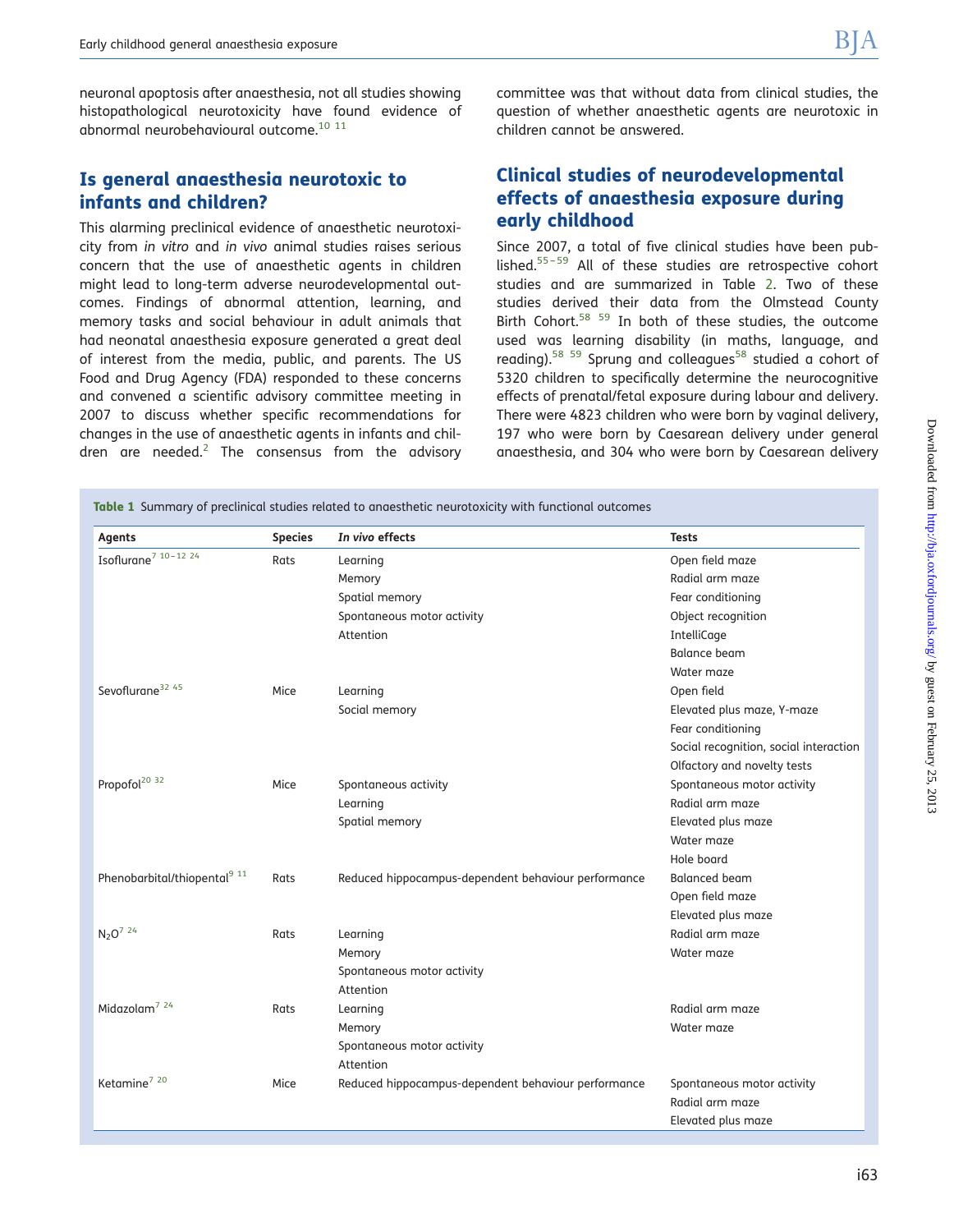<span id="page-3-0"></span>

| Neurocognitive outcome                                     | <b>Assessment tools</b>                                                                                                | <b>Study details</b>                                                                                                                                                              |
|------------------------------------------------------------|------------------------------------------------------------------------------------------------------------------------|-----------------------------------------------------------------------------------------------------------------------------------------------------------------------------------|
| Learning disability (in<br>language or math or<br>reading) | Learning Disability criteria (based on IQ and<br>achievement test results)                                             | Olmstead County Birth Cohort <sup>22</sup> <sup>29</sup>                                                                                                                          |
|                                                            |                                                                                                                        | Findings: multiple exposure increases risk for learning disability                                                                                                                |
|                                                            |                                                                                                                        | Findings: there is no difference in incidence of learning disability<br>between children whose mother had Caesarean section under<br>general anaesthesia and regional anaesthesia |
| Behaviour                                                  | Child Behavior Checklist (CBCL)                                                                                        | Retrospective 'pilot' study in urology patients aged $0-6$ yr. <sup>21</sup><br>Underpowered                                                                                      |
|                                                            |                                                                                                                        | Findings: trend towards more atypical behaviour with exposure                                                                                                                     |
| Developmental delay                                        | ICD-9 diagnosis codes                                                                                                  | NYS Medicaid data set <sup>20</sup>                                                                                                                                               |
| Behavioural problems                                       |                                                                                                                        | Findings: hernig under 36 months of age increases risks for<br>developmental disorder                                                                                             |
| Autism spectrum disorder                                   |                                                                                                                        |                                                                                                                                                                                   |
| Education achievement                                      | Dutch CITO-elementary test-cognitive problems/<br>inattention subscale of Conner's Teacher Rating<br>Scale: short form | Young-Netherlands Twin Register <sup>19</sup>                                                                                                                                     |
| Teacher rating of behaviour                                |                                                                                                                        | Findings: no differences in twins discordant for anaesthesia<br>exposure before 36 months                                                                                         |

under regional anaesthesia. Fetal exposure to general anaesthesia during Caesarean delivery did not increase the risk for developing a learning disability compared with vaginal delivery without anaesthesia. Using the same cohort, Wilder and colleagues<sup>[59](#page-7-0)</sup> examined the effects of postnatal anaesthesia before age 4 and found that learning disability (maths, language, or reading) was higher in those children with multiple anaesthesia exposure and surgery before age 4. The Olmstead County Birth Cohort provides a large sample of study subjects. In addition, the investigators were able to obtain medical records to abstract information on anaesthesia exposure.

These are significant strengths in both studies, $58$  59 but there are also limitations with respect to the outcomes examined. The authors were careful to adjust for age, sex, birth weight, and maternal education, known confounders in evaluating neurocognitive function. However, the study cohort does not reflect the patient characteristic and cultural and racial/ethnic diversity of the overall US population. In addition, the retrospective cohort had exposure to anaesthesia from January 1976 to December 1982, a period during which the most commonly used anaesthetic agents were halothane and nitrous oxide. Since the early 1980s, anaesthesia practice has evolved and halothane is no longer in clinical use in the USA, and the use of nitrous oxide has also declined. Therefore, based on the relative lack of population diversity and significant changes in anaesthesia practice, the results of these two well-designed studies are not generalizable to paediatric anaesthesia practice in the USA today. Another limitation of these two studies is the use of learning disability as the outcome measure. Learning disability is a categorical determination based on a discrepancy between a child's IQ and his/ her actual achievement; it is not a specific neuropsychological outcome. In the state of Minnesota where the study was conducted, learning disability can be identified using three different approaches, so the endpoints were not standardized. Furthermore, the authors combined the three different types of learning disability in language, maths, and reading into a single outcome measure. Because language, reading, and maths are subserved by discrete brain regions with distinct developmental trajectories, a unitary outcome of 'learning disability' would be non-specific.

DiMaggio and colleagues<sup>[56](#page-7-0)</sup> used the New York State Medicaid data set and constructed a birth cohort of 383 children who underwent inguinal hernia repair during the first 3 yr of life as the exposed group. The unexposed cohort for comparison was a sample of 5050 children who were frequencymatched on age with no history of hernia repair before age 3. Using ICD-9 diagnostic codes for developmental delay or behavioural problems, the authors found the exposed cohort to have a 2.3-fold (95% CI 1.3 –4.1) increased risk for such diagnosis compared with the unexposed cohort.<sup>[56](#page-7-0)</sup> As with the Sprung and Wilder studies,  $56$  58 59 a significant limitation of this study was the outcome measure used. It was non-standardized and therefore could easily be subject to variations due to local practice patterns and misclassification from diagnostic coding. In addition, the study did not have an explicit variable of anaesthesia exposure. Although hernia surgery is not known to be associated with any specific conditions that give rise to abnormal neurocognitive function, it is still possible that there was bias from confounding due to indications for surgery. Unlike the Olmsted County population which was too homogeneous, the Medicaid population in the DiMaggio study was a much higher risk cohort than the general population due to the criteria for eligibility to enrol in the Medicaid system (low socioeconomic status).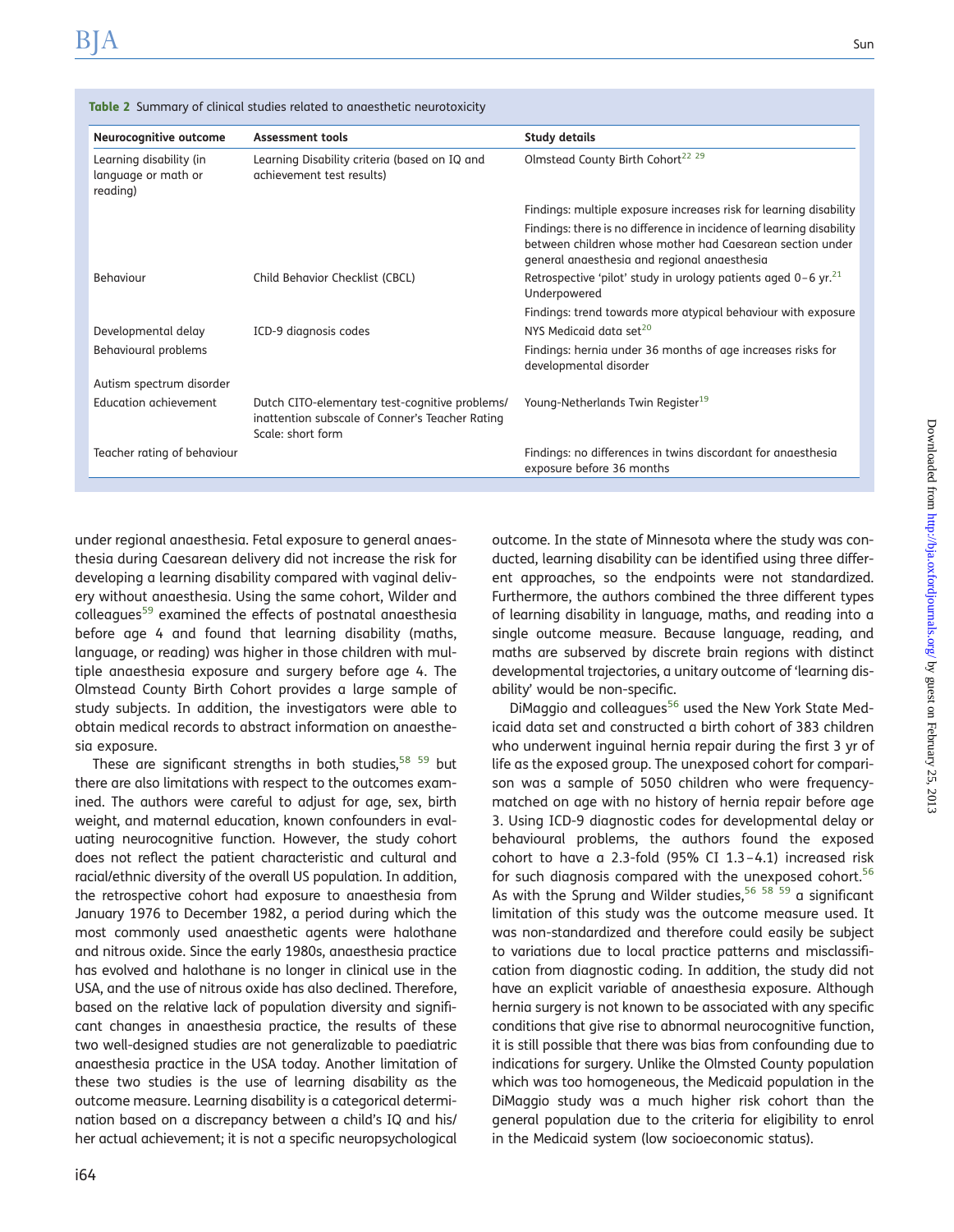Kalkman and colleagues<sup>[57](#page-7-0)</sup> performed a survey of longterm behaviour after childhood surgery using Child Behavior Checklist (CBCL) parental reports. Their study sample consisted of 243 individuals who were currently 12.5–15.8 yr of age and who had general anaesthesia for urological surgery from 0 to 6 yr of age. Those who had anaesthesia and surgery before 24 months of age appeared to be more likely to have 'deviant' behaviour than those who had surgery and anaesthesia at an older age. $57$  However, the study sample size was inadequate to provide sufficient power to yield statistically significant results, thus making this more of a pilot study for a larger study in the future.

Although these retrospective cohort studies suggest that early anaesthesia exposure might be associated with late adverse neurodevelopmental outcome, a more recent study from the Netherlands failed to show any effects of anaesthesia exposure on long-term neurocognitive function using the Young Netherlands Twin Registry.<sup>[55](#page-7-0)</sup> In a study of 1143 monozygotic twin pairs, exposure to anaesthesia before age 3 correlated with reduced educational achievement. But there were no differences between twin pairs when they were discordant for anaesthesia exposure. They therefore concluded that there was no causal relationship between exposure to anaesthesia and cognitive performance later in life. Limitations in this study include the lack of comparative exposure data for the twins and data on indications for surgery. The outcome measures used were education achievement scores at age 12 and reports of behaviour problems by teachers. Although the authors presented data that there was a demonstrable correlation between IQ and educational achievement scores (CITO scores), academic achievement scores cannot be considered as an objective neuropsychological outcome measure as they can be influenced by many factors.<sup>[60](#page-7-0)</sup>

### Important issues and consideration in clinical studies of anaesthetic neurotoxicity

Key issues that need to be addressed by clinical studies include what should be considered as adverse neurodevelopmental outcome and the age at risk. Neurodevelopmental outcome could be assessed as the presence of neurodevelopmental disorders, such as autism, mental retardation, language delay, learning disability, or attention deficit hyperactivity disorder. $61-63$  $61-63$  $61-63$  To date, studies examining the association of anaesthesia exposure with neurodevelopmental outcome have adopted this approach. $55-59$  $55-59$  However, objective evaluation of neurodevelopmental abnormality requires direct assessment of neurocognitive functions using standardized neuropsychological instruments. Neuropsychological assessment in a developing child is very different than in adults. First, neuropsychological assessment instruments in children are age-specific and those available for the very young do not always predict later functions.  $64$ Secondly, many of the neurocognitive functions are not yet fully developed at the time of exposure.<sup>[65 66](#page-7-0)</sup> Therefore, preexposure 'baseline' neuropsychological assessment of young children would not even be possible as in adults.

The age of vulnerability in children cannot be extrapolated easily from the clinical studies because cross-species translation of brain development is still an area of ongoing study. The vulnerable period of injury has been consistently demonstrated to be during peak synaptogenesis.<sup>7</sup> 10 30 [50](#page-7-0) Therefore, our current understanding of human brain development may be informative in choosing the age most likely to be at risk for anaesthetic neurotoxicity. In the human brain, there are significant regional differences in the timing for peak synaptogenesis. The earliest is in the primary sensorimotor cortex, occurring around birth. This is followed by the parietal and temporal association cortex, important in language and spatial attention, where peak synaptogenesis occurs at around 9 months. The last region to peak in synaptogenesis is in the prefrontal cortex, which occurs at age 2–3 yr. The prefrontal cortex is key in executive function and integrative and modulatory brain function. Since peak synaptogenesis occurs between birth and 2 –3 yr of age, $65$   $67$   $68$  the vulnerability period for anaestheticinduced neurotoxicity might be up to 36 months of age in the developing human brain.

Currently, there are two large-scale studies underway that attempt to address the issue of anaesthetic neurotoxicity in children. The GAS study is an international randomized trial comparing general sevoflurane anaesthesia with regional anaesthesia in 600 infants undergoing inguinal hernia repair. The follow-up period will be 5 yr, with evaluation performed at ages 2 and 5 yr. The evaluation at age 2 will be performed using the Bayley Scales for Infant Development-III, and the evaluation at age 5 will include the Wechsler Preschool and Primary Scale of Intelligence-III and additional neuropsychological tests within NEPSY II (second edition of the neuropsychological test battery for children and adolescents).

The PANDA (Pediatric Anesthesia and NeuroDevelopment Assessment) study is a multisite study that will involve eight US study sites. It is an ambi-directional, siblingmatched cohort study that will enrol a total of 1000 children or 500 sibling pairs. The anaesthesia exposure will be limited to a single episode of general anaesthesia for inguinal hernia repair in ASA I and II patients before 36 months of age. The study will perform an extensive neuropsychological battery in children between age 8 and 15 yr (Table [3](#page-5-0)).

Results from the PANDA study will be applicable to children undergoing elective procedures who are otherwise healthy, which constitute the great majority of patients in the USA. If anaesthetic exposure is found to be without effects in the study patients, reassurance could be offered to millions of parents. However, other patients who have significant co-morbidities or with more prolonged or frequent exposure to anaesthesia would still need to be examined. Should the study find anaesthesia exposure to have deleterious neurocognitive effects, we must urgently consider alternative strategies in the timing and delivery of anaesthesia care to young children and the development of novel anaesthetic agents with different mechanisms of action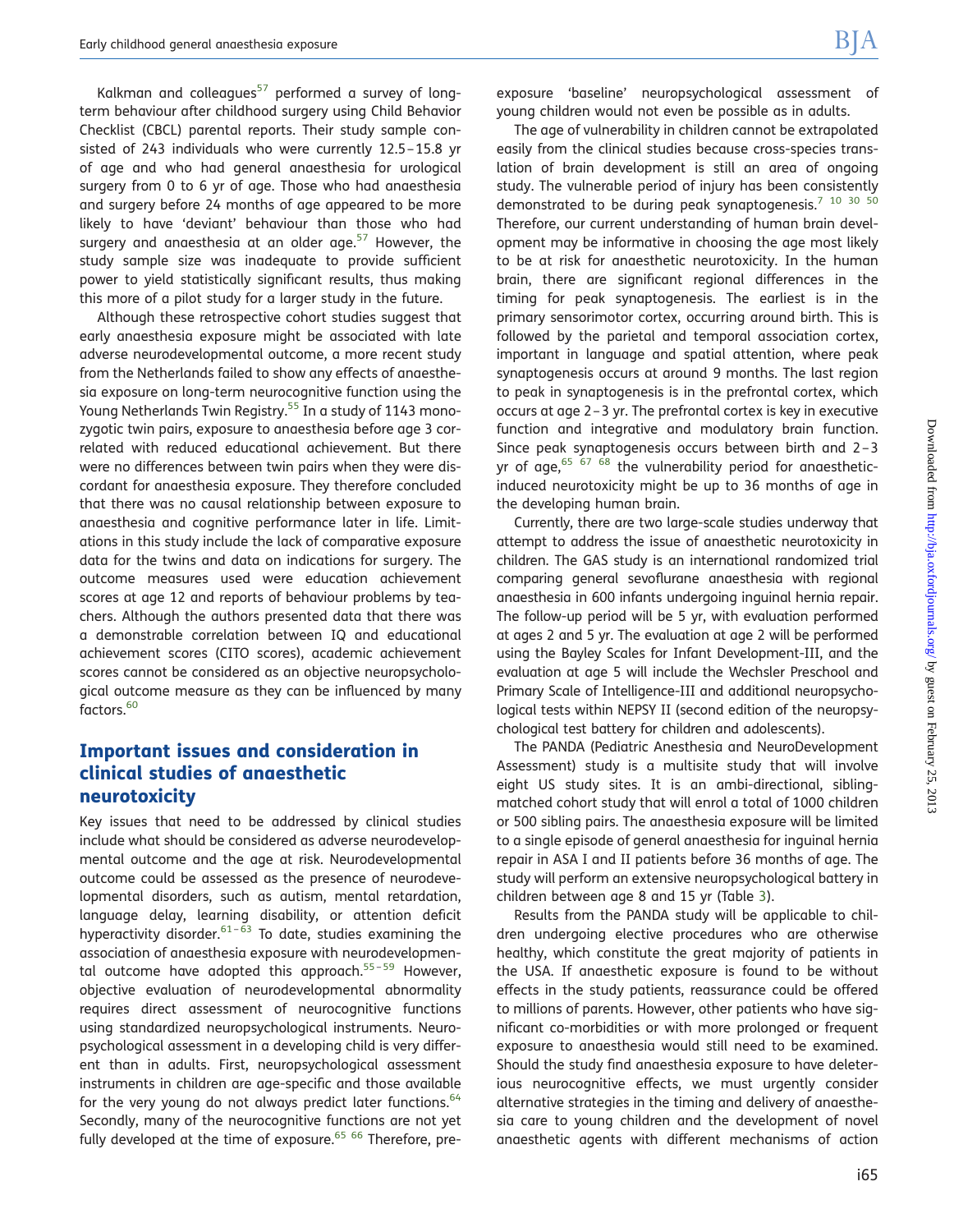<span id="page-5-0"></span>Table 3 Proposed neurocognitive outcomes and assessment instruments in the PANDA study

| Neurocognitive outcome                                                    | <b>Assessment instrument</b>                 | Cognitive domain                |
|---------------------------------------------------------------------------|----------------------------------------------|---------------------------------|
| 1. Visual memory                                                          | 1. NEPSY II (faces, delayed faces)           | Memory/learning                 |
| 2. Verbal memory                                                          | 2. CVLT-C                                    |                                 |
| 3. Motor speed and dexterity                                              | 3. Grooved Pegboard                          | Motor/processing speed          |
| 4. Processing speed                                                       | 4. Coding from WISC-IV                       |                                 |
| 5. Visuospatial function                                                  | 5. Block design, matrix reasoning from WASI  | Visuospatial                    |
| 6. Executive function components                                          | 6. BRIEF                                     | Attention/executive<br>function |
| 7. Verbal working memory                                                  | 7. Digit Span from WISC-IV                   |                                 |
| 8. Sustained and selective attention, impulsivity                         | 8. CPT II                                    |                                 |
| 9. Visual scanning, visual-motor skills, speed, and cognitive flexibility | 9. DKEFS Trails Making                       |                                 |
| 10. Verbal concept formation                                              | 10. NEPSY II (word generation)               |                                 |
| 11. Verbal reasoning                                                      | 11. Vocabulary from WASI                     | Language                        |
| 12. Expressive vocabulary                                                 | 12. Similarities from WASI                   |                                 |
| 13. Receptive language                                                    | 13. NEPSY II (comprehension of instructions) |                                 |
| 14. Language fluency                                                      | 14. NEPSY II (speed naming)                  |                                 |
| 15. Global cognitive function                                             | 15. WASI                                     | IΟ                              |
| 16. Behaviour                                                             | <b>16. CBCL</b>                              | Behaviour                       |

with minimal neurotoxic effects. Additional studies would be needed to more specifically determine the age of vulnerability and examine the specific exposure variables related to types of anaesthetic agents, drug doses, and exposure duration. Although additional studies would still be needed depending on the findings from these studies, these large-scale studies should produce data that will contribute significantly in addressing whether the preclinical studies on anaesthetic neurotoxicity are clinically relevant and thus inform clinical decision-making.

## **Conclusions**

The difficulty in the interpretation of the clinical studies that have been completed to date is related to the retrospective nature of the studies, the lack of precise information in terms of age, agent, duration, and dose of anaesthetics, specific agents used, the variable outcome endpoints used, and the way these outcomes were assessed. These studies used variable neurocognitive outcomes including learning disability, diagnosis of developmental delay, and parental reports of behaviour. These outcome measures lack specificity and standardization in most cases. These study populations do not reflect a sampling of the population at large and therefore the findings might not be generalizable. At present, results from in populo studies remain too sparse and too inconsistent to allow any recommendations for specific practice guidelines or changes in paediatric anaesthesia practice. However, these studies do underscore the need for definitive studies in which outcome endpoints are specific and comprehensive, assessments are prospective and direct, and neuropsychological instruments used for assessment are validated and standardized.

## Acknowledgements

The author would like to acknowledge the contributions of the PANDA group in the preparation of this review: Drs Guohua Li, Mary Byrne, Charles DiMaggio, Caleb Ing, Kimberly Noble, Jeanne Brooks-Gunn, Virginia Rauh, Frank McGowan, Tonya Miller, David Bellinger, Lynne Maxwell, Ari Weintraub, Ronald Litman, Jerilynn Radcliffe, Cynthia Salorio, Andreas Loepke, Dean Beebe, Suresh Santhanam, Frank Zelko, Jayant Deshpande, Timothy Cooper, Alan Tait, Shobha Malviya, Peter Davis, Edmund Jooste, Robert Noll, Alan Moskowitz, and Ron Levitan. The author wishes to gratefully acknowledge Ms Allana Forde, Barbara Lang, Amy Garwood, Mary Huang, and Sena Han for their administrative contributions to the PANDA study.

#### Conflict of interest

None declared.

## Funding

NIH-R34 HD060741 FDA SAFEKIDS Initiative.

#### References

- 1 DeFrances CJ, Cullen KA, Kozak LJ. National Hospital Discharge Survey: 2005 annual summary with detailed diagnosis and procedure data. Vital Health Stat 2007; 13: 1–209.
- 2 Mellon RD, Simone AF, Rappaport BA. Use of anesthetic agents in neonates and young children. Anesth Analg 2007; 104: 509–20
- 3 Loepke AW, Soriano SG. An assessment of the effects of general anesthetics on developing brain structure and neurocognitive function. Anesth Analg 2008; 106: 1681–707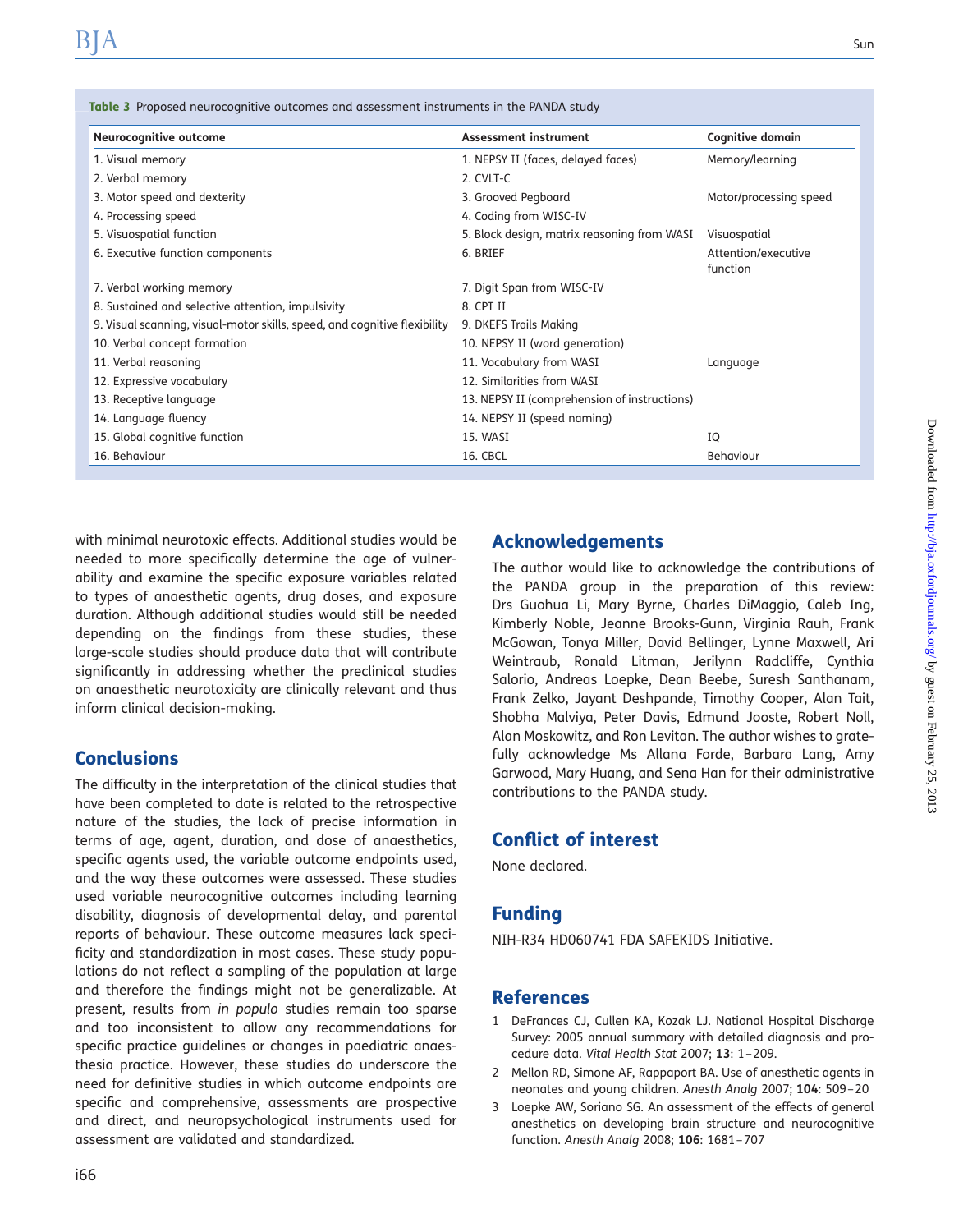- <span id="page-6-0"></span>4 Istaphanous GK, Loepke AW. General anesthetics and the developing brain. Curr Opin Anaesthesiol 2009; 22: 368–73
- 5 Loepke AW. Developmental neurotoxicity of sedatives and anesthetics: a concern for neonatal and pediatric critical care medicine? Pediatr Crit Care Med 2010; 11: 217–26
- 6 Wilder RT. Is there any relationship between long-term behavior disturbance and early exposure to anesthesia? Curr Opin Anaesthesiol 2010; 23: 332–6
- 7 Jevtovic-Todorovic V, Hartman RE, Izumi Y, et al. Early exposure to common anesthetic agents causes widespread neurodegeneration in the developing rat brain and persistent learning deficits. J Neurosci 2003; 23: 876–82
- 8 Jevtovic-Todorovic V, Olney JW. PRO: anesthesia-induced developmental neuroapoptosis: status of the evidence. Anesth Analg 2008; 106: 1659–63
- 9 Sanders RD, Xu J, Shu Y, et al. Dexmedetomidine attenuates isoflurane-induced neurocognitive impairment in neonatal rats. Anesthesiology 2009; 110: 1077–85
- 10 Stratmann G, Sall JW, May LD, et al. Isoflurane differentially affects neurogenesis and long-term neurocognitive function in 60-day-old and 7-day-old rats. Anesthesiology 2009; 110: 834–48
- 11 Stratmann G, Sall JW, May LD, Loepke AW, Lee MT. Beyond anesthetic properties: the effects of isoflurane on brain cell death, neurogenesis, and long-term neurocognitive function. Anesth Analg 2010; 110: 431–7
- 12 Zhu C, Gao J, Karlsson N, et al. Isoflurane anesthesia induced persistent, progressive memory impairment, caused a loss of neural stem cells, and reduced neurogenesis in young, but not adult, rodents. J Cereb Blood Flow Metab 2010; 30: 1017–30
- 13 Rothstein S, Simkins T, Nunez JL. Response to neonatal anesthesia: effect of sex on anatomical and behavioral outcome. Neuroscience 2008; 152: 959–69
- 14 Perouansky M. Neurotoxicity of general anesthetics: cause for concern? Anesthesiology 2009; 111: 1365-7
- 15 Brambrink AM, Evers AS, Avidan MS, et al. Isoflurane-induced neuroapoptosis in the neonatal rhesus macaque brain. Anesthesiology 2010; 112: 834–41
- 16 Bree B, Gourdin M, De Kock M. Anesthesia and cerebral apoptosis. Acta Anaesthesiol Belg 2008; 59: 127–37
- 17 Briner A, De Roo M, Dayer A, Muller D, Habre W, Vutskits L. Volatile anesthetics rapidly increase dendritic spine density in the rat medial prefrontal cortex during synaptogenesis. Anesthesiology 2010; 112: 546–56
- 18 Cattano D, Williamson P, Fukui K, et al. Potential of xenon to induce or to protect against neuroapoptosis in the developing mouse brain. Can J Anaesth 2008; 55: 429–36
- 19 Creeley CE, Olney JW. The young: neuroapoptosis induced by anesthetics and what to do about it. Anesth Analg 2009; 110: 442–8
- 20 Fredriksson A, Ponten E, Gordh T, Eriksson P. Neonatal exposure to a combination of N-methyl-D-aspartate and gammaaminobutyric acid type A receptor anesthetic agents potentiates apoptotic neurodegeneration and persistent behavioral deficits. Anesthesiology 2007; 107: 427–36
- 21 Gascon E, Klauser P, Kiss JZ, Vutskits L. Potentially toxic effects of anaesthetics on the developing central nervous system. Eur J Anaesthesiol 2007; 24: 213–24
- 22 Ikonomidou C, Bosch F, Miksa M, et al. Blockade of NMDA receptors and apoptotic neurodegeneration in the developing brain. Science 1999; 283: 70-4
- 23 Johnson SA, Young C, Olney JW. Isoflurane-induced neuroapoptosis in the developing brain of nonhypoglycemic mice. J Neurosurg Anesthesiol 2008; 20: 21 –8
- 24 Loepke AW, Istaphanous GK, McAuliffe JJ 3rd, et al. The effects of neonatal isoflurane exposure in mice on brain cell viability, adult behavior, learning, and memory. Anesth Analg 2009; 108: 90–104
- 25 Lu LX, Yon JH, Carter LB, Jevtovic-Todorovic V. General anesthesia activates BDNF-dependent neuroapoptosis in the developing rat brain. Apoptosis 2006; 11: 1603–15
- 26 Ma D, Williamson P, Januszewski A, et al. Xenon mitigates isoflurane-induced neuronal apoptosis in the developing rodent brain. Anesthesiology 2007; 106: 746–53
- 27 Nikizad H, Yon JH, Carter LB, Jevtovic-Todorovic V. Early exposure to general anesthesia causes significant neuronal deletion in the developing rat brain. Ann N Y Acad Sci 2007; 1122: 69–82
- 28 Olney JW, Farber NB, Wozniak DF, Jevtovic-Todorovic V, Ikonomidou C. Environmental agents that have the potential to trigger massive apoptotic neurodegeneration in the developing brain. Environ Health Perspect 2000; 108(Suppl. 3): 383–8
- 29 Rizzi S, Carter LB, Ori C, Jevtovic-Todorovic V. Clinical anesthesia causes permanent damage to the fetal guinea pig brain. Brain Pathol 2008; 18: 198–210
- 30 Rizzi S, Ori C, Jevtovic-Todorovic V. Timing versus duration: determinants of anesthesia-induced developmental apoptosis in the young mammalian brain. Ann N Y Acad Sci 2010; 1199: 43–51
- 31 Rudin M, Ben-Abraham R, Gazit V, Tendler Y, Tashlykov V, Katz Y. Single-dose ketamine administration induces apoptosis in neonatal mouse brain. J Basic Clin Physiol Pharmacol 2005; 16: 231–43
- 32 Satomoto M, Satoh Y, Terui K, et al. Neonatal exposure to sevoflurane induces abnormal social behaviors and deficits in fear conditioning in mice. Anesthesiology 2009; 110: 628–37
- 33 Scallet AC, Schmued LC, Slikker W Jr, et al. Developmental neurotoxicity of ketamine: morphometric confirmation, exposure parameters, and multiple fluorescent labeling of apoptotic neurons. Toxicol Sci 2004; 81: 364–70
- 34 Blusse Van Oud-Alblas HJ, Bosenberg AT, Tibboel D. Awareness in children: another two cases. Paediatr Anaesth 2008; 18: 654–7
- 35 Straiko MM, Young C, Cattano D, et al. Lithium protects against anesthesia-induced developmental neuroapoptosis. Anesthesiology 2009; 110: 862–8
- 36 Wang C, Sadovova N, Fu X, et al. The role of the N-methyl-D-aspartate receptor in ketamine-induced apoptosis in rat forebrain culture. Neuroscience 2005; 132: 967–77
- 37 Yon JH, Carter LB, Reiter RJ, Jevtovic-Todorovic V. Melatonin reduces the severity of anesthesia-induced apoptotic neurodegeneration in the developing rat brain. Neurobiol Dis 2006; 21: 522–30
- 38 Yon JH, Daniel-Johnson J, Carter LB, Jevtovic-Todorovic V. Anesthesia induces neuronal cell death in the developing rat brain via the intrinsic and extrinsic apoptotic pathways. Neuroscience 2005; 135: 815–27
- 39 Young C, Jevtovic-Todorovic V, Qin YQ, et al. Potential of ketamine and midazolam, individually or in combination, to induce apoptotic neurodegeneration in the infant mouse brain. Br J Pharmacol 2005; 146: 189–97
- 40 Zou X, Patterson TA, Sadovova N, et al. Potential neurotoxicity of ketamine in the developing rat brain. Toxicol Sci 2009; 108: 149–58
- 41 Stratmann G, May LD, Sall JW, et al. Effect of hypercarbia and isoflurane on brain cell death and neurocognitive dysfunction in 7-day-old rats. Anesthesiology 2009; 110: 849–61

Downloaded from http://bja.oxfordjournals.org/ by guest on February 25, Downloaded from <http://bja.oxfordjournals.org/> by guest on February  $25, 2013$ 

 $, 2013$